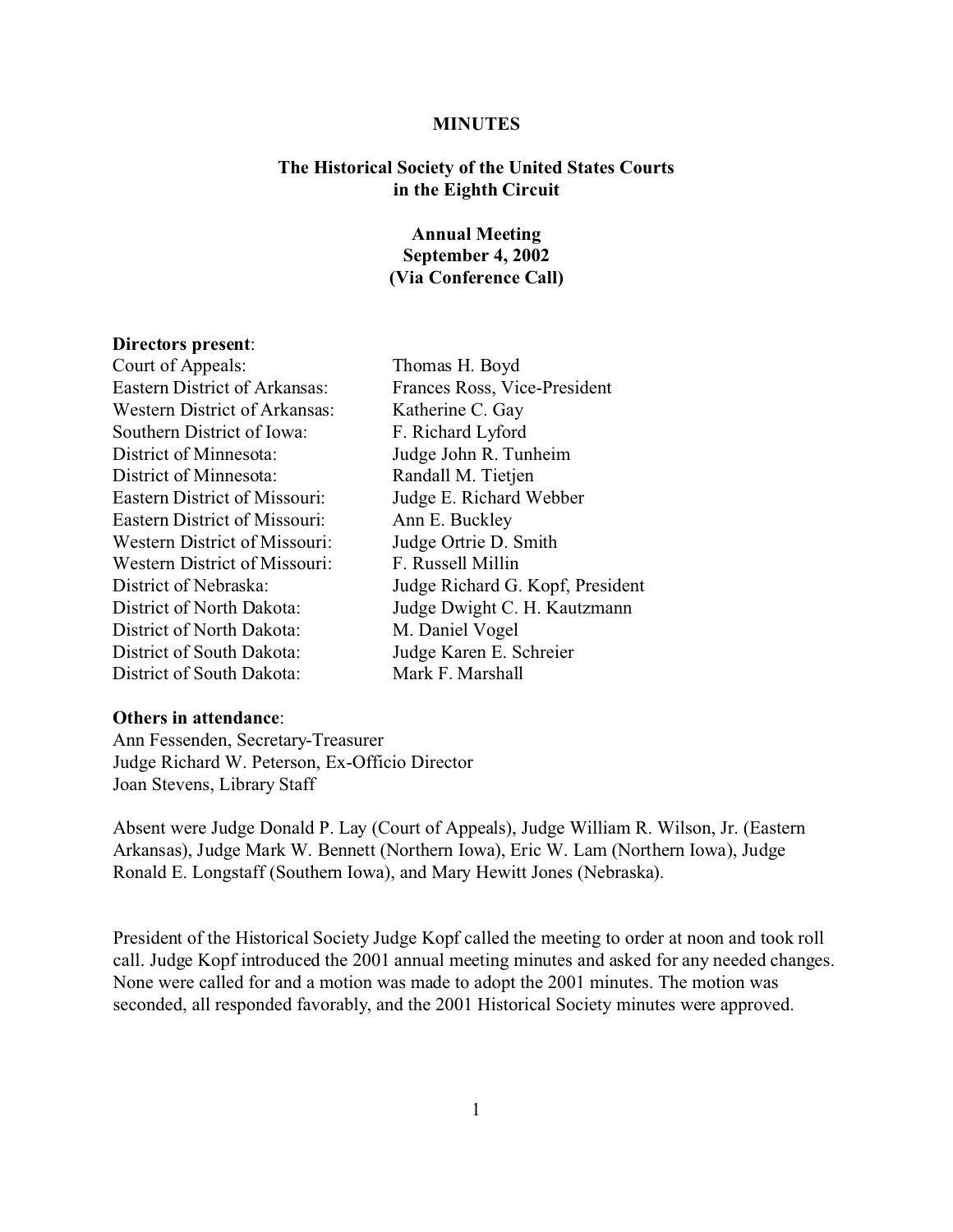# **Secretary-Treasurer's Report**

Secretary-Treasurer Ann Fessenden presented the parent Society's Treasurer's Report. She noted that the funds were dwindling, with the Society's only income having been dividends. Last year's expenditures were the cost of printing the newsletter and the continuing expenses incurred mailing Society correspondence. Ms. Fessenden explained that she had requested email addresses from the Board with an eye toward possibly emailing future correspondence in an effort to reduce expenses.

Judge Peterson asked Ms. Fessenden if the branches were paid up, and she replied that most were, though many had not submitted reports. Mr. Boyd asked if the bulk of the balance was fees from a class action suit. Ms. Fessenden said that this was correct. Mr. Lyford moved that the Treasurer's Report be approved and it was.

Ms. Fessenden then noted that the branches' annual reports as of June 30 were due and noted that she had received less than half. She encouraged the remaining branches to send theirs in and said that the branch reports would be made available to the Board by the end of September. They may be posted on the Society's website, mailed or emailed.

# **Reports from Branches**

Judge Kopf asked for a report from each branch on its activities.

### *Court of Appeal***s**

Tom Boyd reported that the Appeals branch's primary project is publication of a history of the Eighth Circuit, for which Professor Jeffrey Morris had been hired. The seven-chapter manuscript has been drafted and sent to the Court of Appeals judges, Judge Peterson, and the University of Missouri Press. The University of Missouri Press editor believes the manuscript is too lengthy, so the branch is pursuing other publishers: University of Nebraska, University of Minnesota, and the GPO, which printed the Fourth Circuit's history. Judge Peterson commented that Professor Morris had produced a thorough, excellent manuscript. Mr. Boyd agreed that it is a nice piece of scholarship but has some redundancies. Mr. Boyd said a revised draft will be sent later this year. The peer review process will take six months, and then production will take a further one and a half years.

Other Appeals activities are the John F. Dillon essay contest, with the 2001-2002 academic year award going to Evan Simone.

Judge Peterson pointed out that Mr. Boyd will be presenting at this year's State and Federal Court Historical Societies' meeting. Judge Kopf noted that the Nebraska branch was prepared to use federal practice funds to send Nebraska branch President Mary Hewitt Jones to this meeting,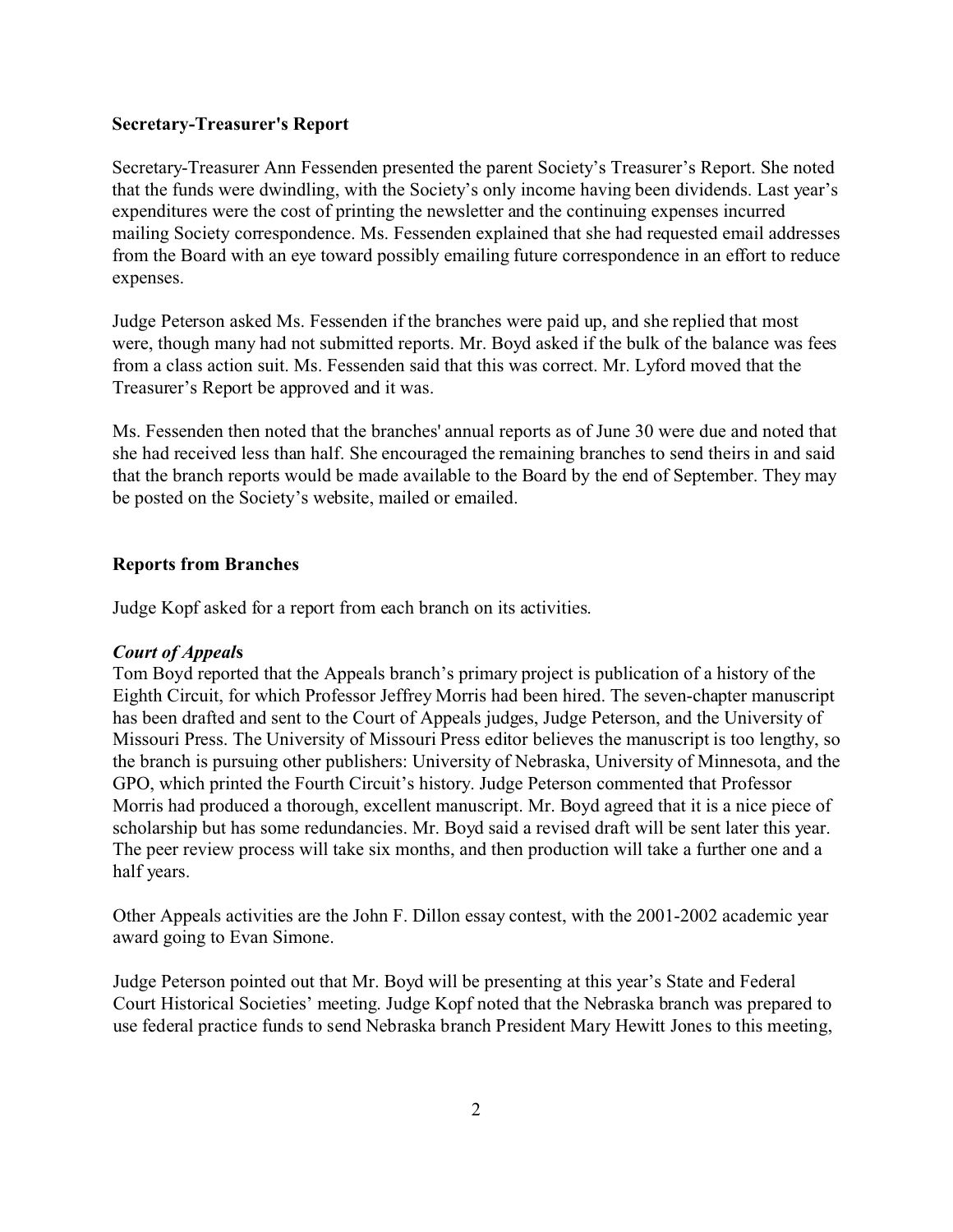but as it turns out, Ms. Jones is unable to go. But the Nebraska branch will support its members' attendance at this meeting.

### *Eastern District of Arkansas*

Frances Ross reported that the branch has been collecting biographical essays for the Eastern and Western Districts of Arkansas. Most have been received, and the branch is now waiting on 2-3 that are taking a little longer. Ms. Ross said she will attend the State and Federal Court Historical Societies' meeting in Portland. Judge Kopf asked if she was receiving financial support for the trip, and Ms. Ross said she was. Mr. Boyd said he had not looked into funding, but he felt his firm would support this. Judge Kopf stated that he is in favor of financial support to attend the State and Federal Court Historical Societies' annual meeting, and asked that this topic be added to the Executive Committee's next meeting agenda. Mr. Boyd suggested that perhaps the best way to deal with support for this was to add it to the parent Society's budget.

### *Western District of Arkansas*

Katherine Gay reported that the Western District of Arkansas has no members and no funds. Therefore, it has had no activities other than working with the Eastern District of Arkansas on the biographical essays.

### *Southern District of Iowa*

F. Richard Lyford reported that the Southern District of Iowa had its annual meeting on June 21, 2002. Branch activities include display of the Polk County Bar Law Day poetry and art work in the United States Courthouse in Des Moines, Iowa, retirement videos for District Judge Charles R. Wolle and Bankruptcy Judge Russell J. Hill, and a reception for Judge Hill. Mr. Lyford reported that their treasury was depleted, so they need to do something about membership. Magistrate Judge Walters [Chair of the Federal Practice Committee of the Iowa State Bar Association] agreed to have attendees of the Federal Practice seminar go through a check-off procedure to join the Historical Society.

Mr. Lyford expressed interest in Ms. Fessenden's mention of the parent Society possibly sharing funds with the branches. He thought \$500 per year would help support activities.

The branch also has some old archival papers and vault doors. Mr. Lyford welcomed suggestions on what to do with the vault doors, and Judge Peterson pointed out that the doors are from the Clerk's Office. They bear the seal of the Southern District of Iowa and are massively heavy. Judge Kopf suggested checking with the state historical society. One considered use, said Judge Peterson, was placing them on display.

### *Minnesota*

Judge Tunheim reported that the Minneapolis courthouse erected a window display honoring the professional career of Judge Robert G. Renner, who served as both a magistrate and district judge for the District of Minnesota. The History Committee is organizing a history room with materials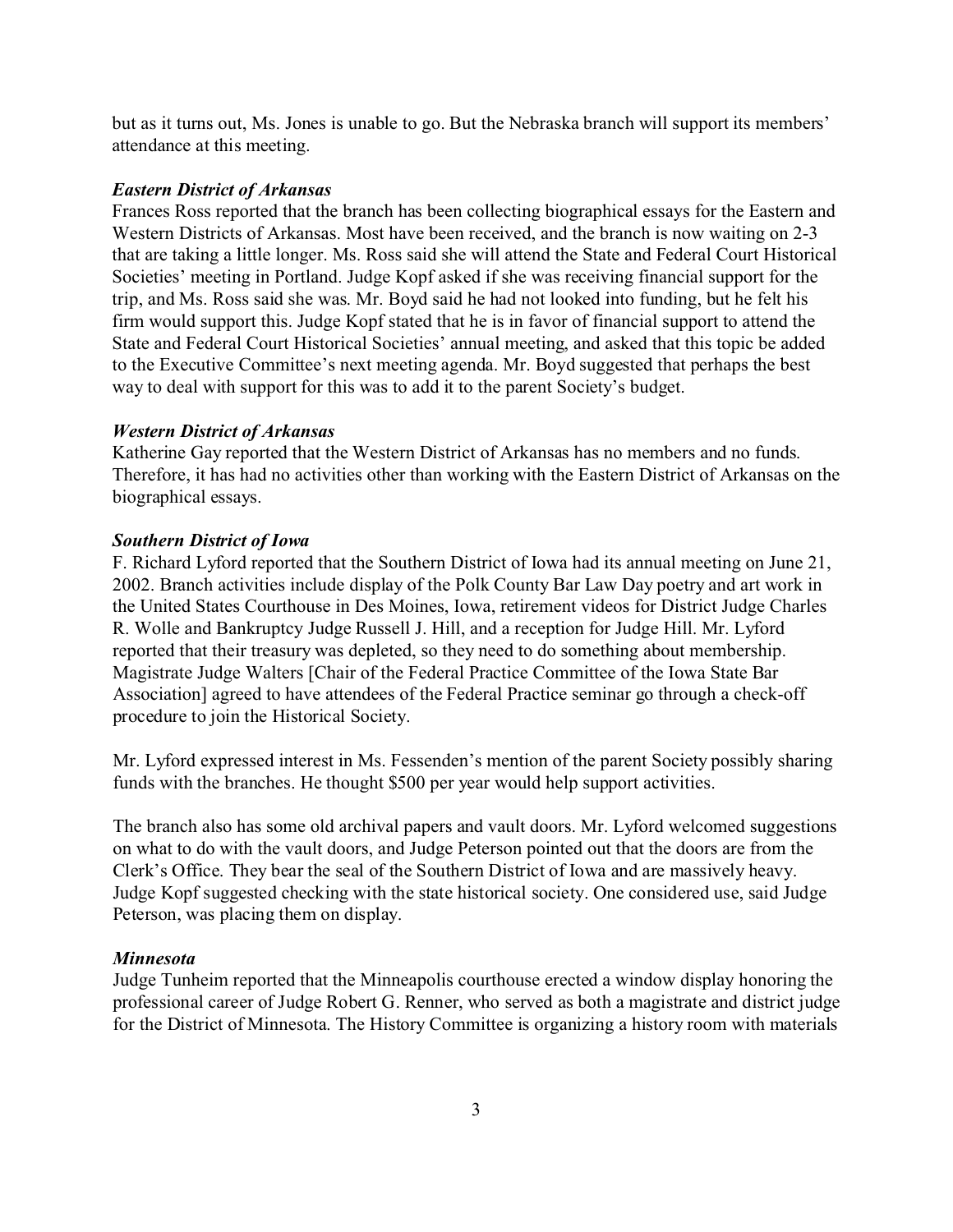previously located in obscure places in the courthouse. They are also involved with restoration of the Fergus Falls courthouse.

Tom Boyd also mentioned the Minnesota Legal Series. Although this is not sponsored by the branch, he thought it might be of interest. Paul Nelson, author of *Frederick L. McGhee: A Life on the Color Line, 1861-1912*, will speak on October 16 at the historic Landmark Center, the old federal courthouse, about Frederick McGhee, a St. Paul lawyer who was one of Minnesota's preeminent African Americans at the turn of the century. The Legal Series also includes a trial reenactment based on the Volney Davis proceedings at the Landmark Center on November 7.

### *Eastern District of Missouri*

Judge Richard Webber reported that he and Ann Buckley met last week to discuss activities for the Eastern District: planning a membership drive, picking up with stalled video recordings of retired judges, and selecting an author to write on the three divisions of the District of Missouri.

In addition, Judge Webber gave an update on the plans for the Eastern District's educational center. A place has been designated in the Thomas F. Eagleton Courthouse, the design firm Kiku Obata has been hired, some drawings have been made, and funds are being raised for completion. The educational center will include space for a jury and a judge's bench, and will provide interactive learning on the functions of the jury, judge and other functions of the court. It will occupy about 2,200 square feet.

### *Western District of Missouri*

Judge Ortrie D. Smith reported that the Western District is considering a second edition of *Federal Justice in Western Missouri: the Judges, the Cases, the Times* and is moving forward on an historical display in the Bell Room of the Charles Evans Whittaker Courthouse. The Bell Room features a courthouse bell from 1889. It will include six figures in an interesting, interactive display. Vice President of the Western District Historical Society Paul Donnelly is spear- heading fund raising efforts, hoping to acquire \$200,000-\$400,000, as the Court cannot be involved in fund raising.

### *Nebraska*

Judge Kopf reported that the Nebraska District has John Wunder, Professor of North American West and U.S. Legal History, continuing on the written history of the Nebraska branch. It covers up to Judge Urbom's Wounded Knee case in the early 1970s. Following Tom Boyd's suggestion, there will be a \$500 prize awarded to the Law School of Nebraska law student who writes the best piece on Nebraska history . The piece must be of interest to Nebraska lawyers, but it does not have to concern legal history.

Judge Richard Robinson left his papers as they stood on the day of his death, and the Nebraska branch has been storing this collection of papers and portraits. The branch contacted the Nebraska state Historical Society to transfer custody and care to them. The state Historical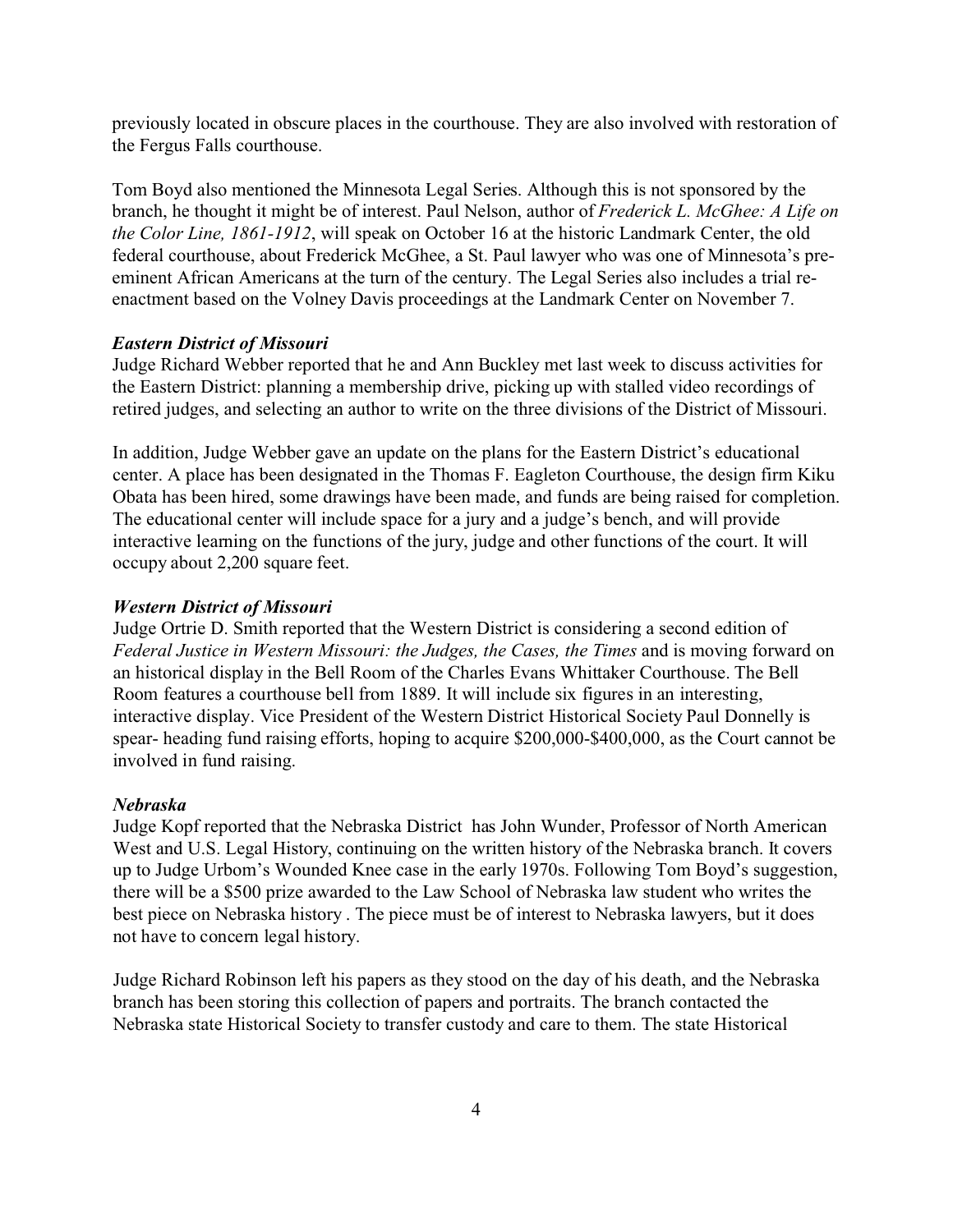Society was very excited to get the collection and drove two vans over to take possession at no cost to the Nebraska branch.

### *North Dakota*

Judge Kautzmann reported that Ardell Tharaldson, law clerk to Judge Conmy, published the book he's been preparing on the history of North Dakota judges. *Patronage: Histories and Biographies of North Dakota's Federal Judges* was recently published by Northern Lights ND Press, in cooperation with the North Dakota branch, for a reasonable rate. After recouping costs, Mr. Tharaldson will donate profits from sale of the book to the North Dakota branch. Judge Richard S. Arnold authored the foreword, and the cover has already won a national award.

The North Dakota branch has silver and porcelain pitcher artifacts with the U.S. seal and is looking into the cost of resilvering. The branch is also planning to restore Judge Davies' courtroom in Fargo so children can see what a courtroom looked like in the 1960s. This work will be carried out when Judge Webb retires, as there is a connecting door between Judge Webb's space and the courtroom. Getting people to donate furniture has been a challenge. The Grand Forks courthouse was renamed in honor of Judge Ronald N. Davies in 2001 and the Minot courthouse was recently dedicated for Judge Bruce Van Sickle. U.S. Senator Byron Dorgan was involved in both ceremonies.

Judge Peterson commented that Ardell's book is great and can serve as a guide to those wanting to start a court history. Ardell carried out the project on his own at a reasonable cost. The book's 129 pages are an easy read but contain amazing historical facts among which are that Judge Amidon sat with the  $8<sup>th</sup>$  Circuit more than any other district judge, came up with the harmless error rule, and designed the Fargo sewage system.

### *South Dakota*

Judge Schreier reported that the branch is planning to video oral histories and is on its third year of Christmas luncheons featuring lawyers involved in historical cases. The attorneys are taped while discussing the cases. Judge Kopf inquired as to whether these tapes are donated to the historical society. Judge Schreier replied that the court keeps a copy and gives another to the state bar, but thought donating a copy to the historical society was a good idea. Judge Kopf added that the technology required to maintain oral histories is amazing. Judge Peterson mentioned that a copy of the Wounded Knee conversation was sent to Judge Piersol, and Judge Schreier said she'd get a copy from him.

### **President's Report**

Historical Society President Judge Kopf reported that the Executive Committee has been trying to 1) meet quarterly and 2) provide a stimulus to the branches. The Committee also asked Chief Judge Hansen to write in encouragement. When Judge Kopf asked the Executive Committee for additional comments, Frances Ross added that the Committee is encouraging the maintenance of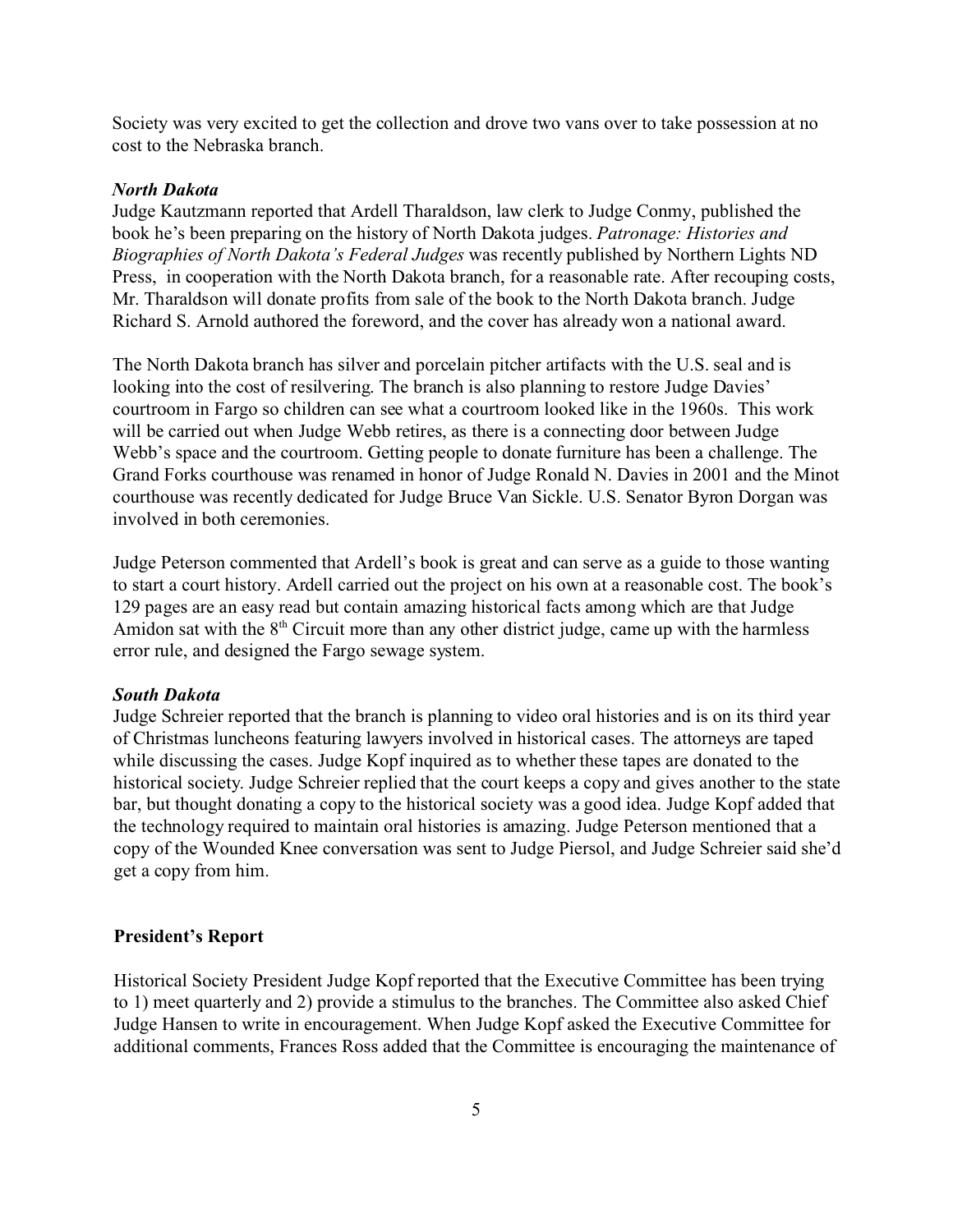judges' papers, and Ann Fessenden commented that meeting on a regular basis is providing continuity which was not available previously.

# **Judges' Papers**

President Kopf stated that it is important to make a conscious effort to dispose of chambers papers and to donate them to an historical society, adding that court libraries are not appropriate repositories as they are unable to handle the papers. Circuit Librarian Ann Fessenden confirmed that court libraries are not suitable repositories for judges' papers but said the  $8<sup>th</sup>$  Circuit library is very interested in knowing when papers are donated as they are maintaining a list of the locations of judges' papers. Judge Kopf in turn suggested the library pass these updates to the Federal Judicial History Office. Judge Peterson mentioned the FJC's very informative *A Guide to the Preservation of Federal Judges' Papers.*

# **Court Histories**

President Kopf noted that updates on court histories had already been made during branch reports.

# **Web Page**

Ann Fessenden reported on a number of additions to the Historical Society's web page: annual reports, minutes of recent meetings, updated Board of Director information and branch pages, some of which offer extensive information and some of which are basic.

Ms. Fessenden said that she had gotten some branch reports and inquired as to whether these reports could be posted on the Society's web page. Further, she asked if the Historical Society had blanket approval to post reports and such documents on the web. Judge Kopf commented that he felt it was appropriate to add such documents to the web page.

Ms. Fessenden then requested that branch reports and other documents be emailed to her in WordPerfect or Word formats as this facilitates posting on the Society's website.

Ms. Fessenden asked the Board if it would be appropriate to add contact information for all the branch Board members, particularly for purposes of encouraging membership requests. Currently Society contact information is restricted to Ms. Fessenden. Judge Kopf thought this was a good idea but suggested sending an email asking for all Board members' approval to add their contact information. Judge Kopf said he would add telephone numbers, addresses, and email addresses.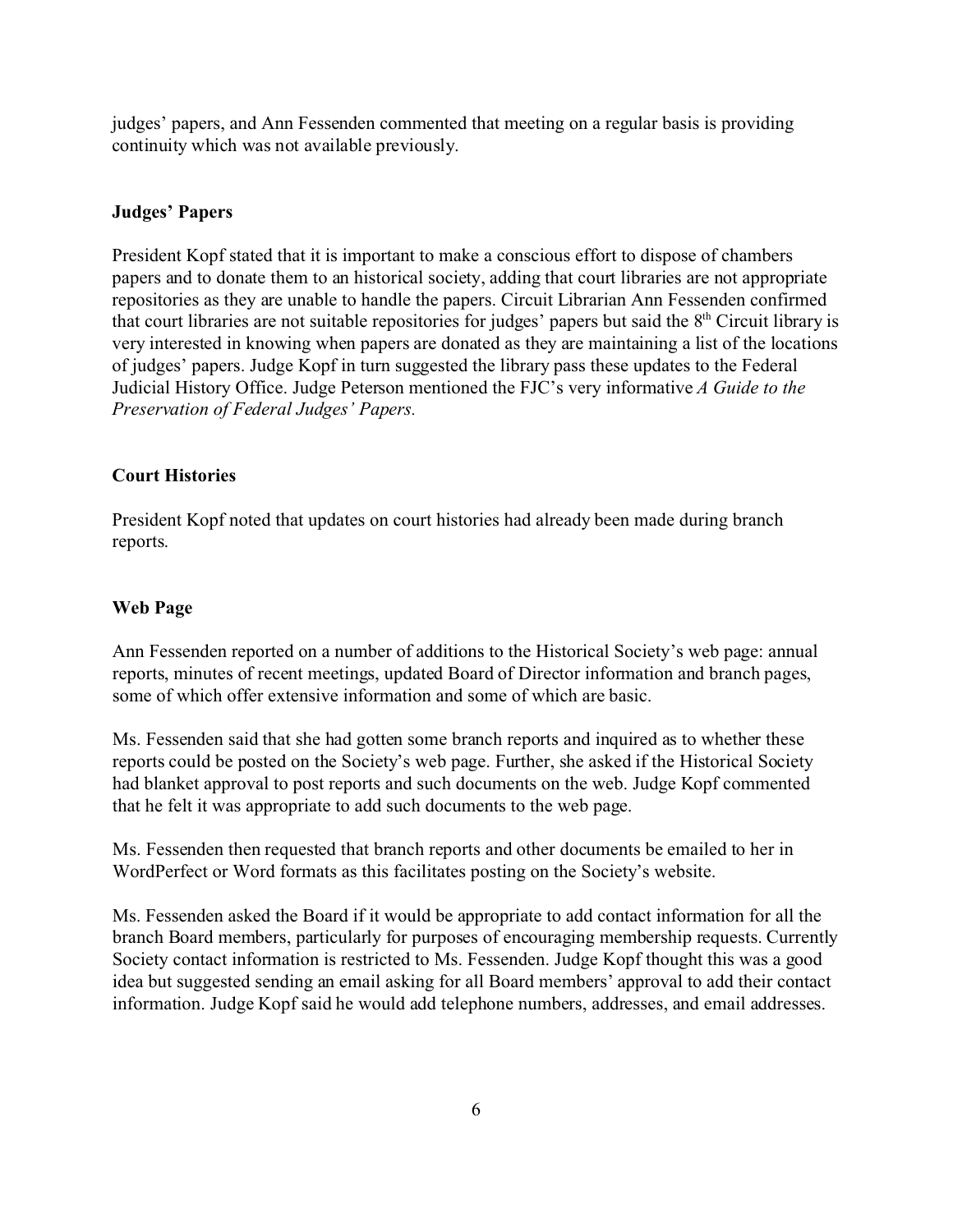At this point in the conference call, Frances Ross announced that she needed to leave the call, and Judges Schreier and Tunheim said the same. Judge Kopf told Ms. Ross he was pleased she was attending the State and Federal Historical Societies meeting in Portland. Mr. Boyd said he would be in touch with others before he goes to that meeting. Judge Kopf asked Mr. Boyd what he would be presenting on, and he replied that the program would be about how to organize an historical society and what to do for fund raising.

# **Possible Review of Branch/Parent Structure**

Ann Fessenden raised the question as to whether the Board was interested in reviewing the branch/parent structure of the Society, looking into the possibility of combining funds and structure. She said that some branches are active and have money, while others are not active and don't have funds. Judge Kopf said he was very interested. He thought the Society could benefit from looking at structural issues, what the parent Society expects of the branches, and what the branches expect of the parent. He'd also like information on the relationship between each court and its branch as well as whether federal practice funds are being used in support of the Society. He felt a global look would be very good.

Ms. Gay said the Western District of Arkansas would be very interested in this structural review. The Western District would like to be active but has no members and no funds. Tom Boyd felt it was worth taking a hard look at the Society's structure to see if it could be improved and to ensure all courts in the Eighth Circuit have the ability to pursue individual histories. Judge Peterson asked Ms. Gay if seed money would help the Western District. She said it would help, but they would still have the problem of fund raising. The branch has pursued membership but can't solicit funds as representatives of the Court. Judge Kopf inquired as to the status of the attorney admissions fund in Arkansas, and Ms. Gay said she wasn't sure, but she thought it might be held in the Eastern District of Arkansas. Judge Kopf told her the Nebraska branch looked to federal practice funds and that attorneys approved a draft supporting the Historical Society, offering that perhaps the Western District could avoid the solicitation problem with this approach. Judge Kopf then suggested to Ms. Fessenden that review of the branch/parent structure be added to the agenda at the Judicial Conference and the next Executive Committee meeting. Ms. Fessenden said she and Joan Stevens would also research what other circuits are doing. Judge Kopf asked if the Board's consensus was to look into Society's the branch/parent structure. A motion was made to approve the review, Ms. Gay seconded the motion, and the motion was approved.

Judge Kopf brought up the date for the next meeting of the Executive Committee, and it was determined that it would be December 4.

Judge Peterson commented that the early minutes suggested the current structure but also a later review. At the formation of the Historical Society, they were plowing new ground, but they now have 15-17 years of experience.